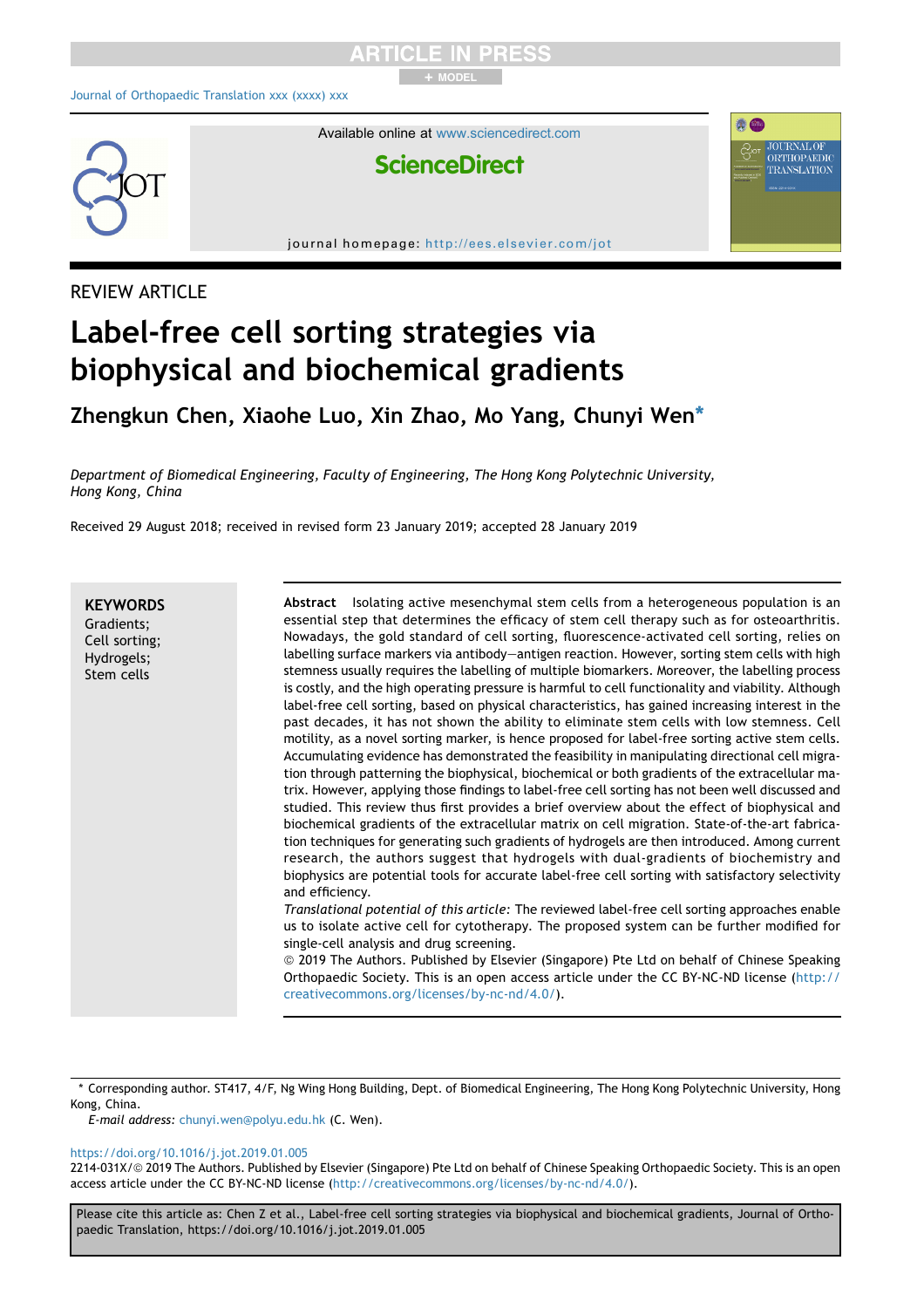#### Introduction

Accurate cell sorting is of significance in a variety of biomedical applications including cytotherapy. When referring to accurate cell sorting, it suggests not only isolating target cell types from a heterogeneous population but also sorting healthy and active target cells out of senescent cells. The need for such accurate cell sorting can be further illustrated by its application in mesenchymal stem cell (MSC) therapy. MSCs are originally identified from bone marrow-derived stromal cells with multipotency to differentiate into certain tissue types, such as bone and cartilage  $[4,8]$ . They have been intensively investigated in the field of regeneration therapy, especially in orthopaedic surgery [12]. For example, MSC therapy holds a good promise for osteoarthritis, a prevalent debilitating age-related bone and joint problem [1]. Yet, the clinical performance of MSC therapy is still unsatisfactory because of hugely variable results and low reproductivity  $[32]$ . The intrinsic heterogeneity and uncertain cellular status of MSCs are the major concerns for cytotherapy, which should be carefully addressed in clinical practice in the future.

A successful MSC therapy relies on a sufficient population of pure and active MSCs. However, MSCs are scarce in the human body and are mixed with other types of cells [33,41,54]. Even for a purified cell population, the difference in cellular status, young and active or senescent stage, will also affect their differentiation potential and ultimately therapeutic efficacy [60]. Not surprisingly, senescent MSCs exhibited a decreased stemness [10]. The decreased stemness leads to reduced differential potential, ending up with poor therapeutic efficacy. By contrast, MSCs with low senescence index tend to perform better in tissue regeneration. This is evident in the case of cell-based therapy for cartilage regeneration where the group with a smaller ratio of senescent MSCs demonstrated a better chondrogenic potential  $[68]$ . Therefore, the quality of the cells plays an essential role in therapeutic efficacy. There is an urgent yet unmet need to develop a cost-effective and accurate sorting approach for MSCs with higher stemness in an attempt to achieve a better clinical outcome.

Currently, cell sorting strategies can be classified into either label-based or label-free techniques. A typical example of label-based cell sorting is fluorescenceactivated cell sorting (FACS). In the FACS system, targeted cells are first bound to fluorescent detection antibodies according to their surface biomarkers. Based on the fluorescent signals, the cells are separated one after another. Although FACS has been considered as the "gold standard" in cell sorting, its high operating pressure may induce harm to the functionality and viability of sample cells. In addition, it is costly to operate because of the labelling process. Moreover, it relies strongly on the existing studies about the surface markers of target cells. However, a single biomarker that accounts for MSCs and their stemness has not been discovered yet. Hence, multiple biomarkers shall be labelled at the same time in the FACS system for stem cell isolation. Moreover, MSCs from different species have different surface markers for sorting: cluster of differentiation (CD146), CD105, alkaline Phosphatase (ALP), STRO-MAL-1 (STRO-1) and vascular cell adhesion molecule 1

(VCAM1) in humans and CD105, CD90 and VCAM1 in the mouse [4]. Even for human MSCs, surface markers still vary with their origins. Data suggest that specific classes of tissue progenitors from different tissues have specific surface markers. For instance, STRO-1 is expressed in MSCs from the bone marrow but absent in adipose tissue MSCs [16,52]. All these factors and variation make label-based cell sorting of MSCs a complex and costly method. Considering the aforementioned limitations of label-based methods, isolating cells without labelling is preferred. Existing label-free strategies distinguish cells based on the physical features of cells such as size, deformability and intrinsic polarisability  $[3,49]$ . Without labelling, this method is generally high in throughput and low in cost. Although MSCs can be isolated from the bone marrow by their size differences in a recent work carried out by Lee et al [26], cells with low multipotency are hardly eliminated because cell size is not necessarily a marker for stemness [27]. Hence, existing label-free methods based on physical features of cells are not able to isolate young and active MSCs from a heterogeneous population. A new separation marker is needed aside from cell size and surface markers.

Cellular migration could be used as a new clue for cell sorting. The direction and speed of the migration, especially in stem cells, are affected and regulated by biophysical and biochemical gradients of the extracellular matrix (ECM) [21,62]. At the same time, such directionality and speed decrease with the level of senescent status [9,40]. As mentioned, senescent stem cells are a population of cells with low stemness having limited therapeutic efficacy in regenerative medicine. Hence, senescent MSCs with low motility are likely to be associated with low stemness. The difference in the direction and speed among diverse types and status of cells enables cell migration to be a novel marker for label-free sorting. In a natural MSC population, only the target and active cells would migrate fast and directionally in response to the designed patterns of the biochemical and biophysical gradients in the ECM. To establish such a well-defined ECM, hydrogels provide a suitable solution. Hydrogel scaffolds are flexible enough to be embedded with various biophysical and biochemical gradients through various techniques, such as photolithography, micromolding and 3D printing [64,70,71]. A hydrogel scaffold with a desired pattern of gradients will guide target cells to an intended site. With such a design, accurately sorting target stem cells from a heterogeneous population can be achieved, improving the therapeutic efficacy.

Although there are abundant studies on cell migration under biophysical or biochemical gradients and the fabrication of gradients, a gap remains about how to combine them for cell sorting. In this mini-review, the discussion on the feasibility of this approach will start by introducing the influence of ECM biochemical and biophysical gradients on cell migration, in terms of directionality and speed. Afterwards, we will introduce and compare existing methods for fabrication of hydrogels with these gradients. The feasibility of using hydrogels with gradients for stem cell sorting will then be deliberated through analysing the existing research on cell migration over gradient ECM. As cellular migration is common behaviour to most of the cells, existing examples of migration-based cell sorting regarding both MSCs and other cell types will be discussed. Finally, the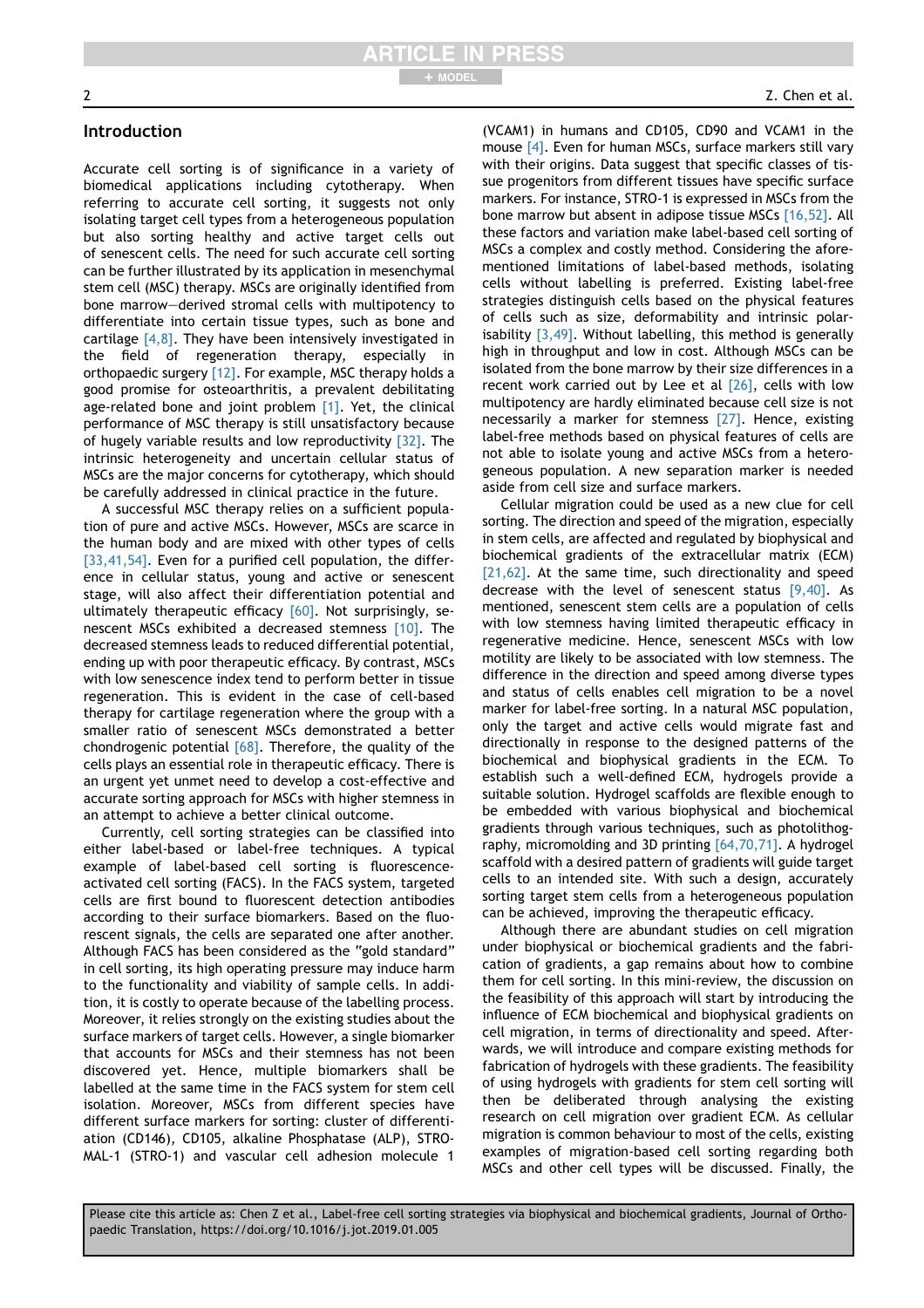#### Label-free cell sorting 3

research gap between cell migration and cell sorting will be filled by proposing the design of hydrogel scaffolds with gradients for accurate label-free stem cell sorting.

#### Effect of ECM factors on cell migration

Cell migration through 3D ECM is essential for many physiological and pathological processes, including tissue morphogenesis, tissue repair and regeneration, immune responses and wound healing [5,13]. All these processes are crucial for satisfactory therapeutic efficacy of stem cell therapy. Such a kind of migration can be considered as a directional movement of a single cell or group of collective cells in response to external signals [30]. A comprehensive understanding of these processes will help design the cell sorting strategies better.

When cells migrate, they must generate traction forces against the substrates, which involves numerous procedures. Briefly, it can be described by three steps: directional sensing, polarization, and movement [46,55]. Cells spread broad lamellipodia or spike-like filopodia that contact with the adhesion sites (fibronectin, collagen, laminin, vitronectin and fibrin) of the ECM via an ECM-integrin-cytoskeleton linkage to gain a strong enough traction force [48]. Therefore, such a process is mediated by integrins together with other adhesion receptors through interactions between the cytoskeleton and ECM [14]. These receptors have the affinity to the molecules such as fibronectin, collagen, laminin, vitronectin and fibrin in ECM the [22,69]. Concurrently, the ECM provides adhesion sites supporting the cells to exert forces against biophysical barriers to migrate. Throughout this process, the ECM plays an important role by its biophysical and biochemical signals.

ECM acts as biophysical cues to determine cell migration directions .The rigidity of the ECM acts as biophysical cues to determine cell migration directions. Lo and his group first described the migration of healthy 3T3 fibroblasts controlled by gradients of substrate rigidity [30]. 3T3 fibroblasts showed preference of a stiffer substrate over the soft part, which was named as "durotaxis" in their study. The directional movement of cells to a stiffer site is mediated through the focal adhesion kinase (FAK)/phosphopaxillin/vinculin signalling pathway [42]. These results suggest that the biophysical property, particularly stiffness, of the ECM can determine the direction of cell migration.

For biochemical factors, cells sense a concentration gradient of a specific chemical and migrate to the highconcentration end along the gradient, which is known as chemotaxis. For example, leukocytes, including monocytes, lymphocytes, eosinophils, and neutrophils, can be attracted by formyl peptides to aggregate, and this can result in an immune response towards an infection site [38,73]. The chemokines (e.g., formyl peptides) are homoeostatic or inflammatory and implicated in the cell migration process associated with tissue development, maintenance, and repair [24,31]. Both inflammatory and homoeostatic chemokines regulate the mobility of cells by interacting with G protein-linked transmembrane receptors called chemokine receptors. As the ECM serves as a container or medium to store or diffuse chemokines, the biochemical gradients inside will induce directional migration of the target cells.

#### Design and fabrication of hydrogels with biophysical and biochemical gradients

In the literature, gradients are generally understood to be structures with a gradually spatio-temporal transition in at least one of their properties [15]. Hydrogels are intensively used as the artificial ECM in the investigation of cell-matrix interaction because of their remarkable biocompatibility and adjustability. A variety of methods have been developed to establish biophysical and biochemical gradients in hydrogel scaffolds as they are the two major gradients widely studied in the ECM.

#### Biophysical gradients

Biophysical gradients mainly refer to gradual changes in stiffness, stress/strain or porosity/pore size of hydrogels. Because of their influence on intracellular signalling and transfer of nutrients and metabolites, gradients in porosity/pore size are less studied in cell migration [64]. On the contrary, both stiffness and stress/strain gradients have been widely studied for their influence on cell migration [43,56,72]. Consequently, this review will focus on the biophysical gradients in stiffness and stress/strain.

Stiffness is normally reflected as Young's modulus and can be achieved by a variety of methods. The simplest method of achieving is automatic diffusion. A gradient of crosslinker is formed by diffusing molecules in a condensed solution all the way down to the dilute area (Figure 1A). In the process of crosslinking, the site with more crosslinkers will become stiffer. Although a gradient as steep as 142.6 kPa/mm was created in this way, it took hours to complete [19]. A similar but faster approach is dynamic mixture, in which gradients could be generated in only 45s through mixing solutions of high and low concentration with dynamic speeds (Figure 1B). Besides, for photo-crosslinking hydrogels, covering the hydrogel precursor with either stationary or sliding greyscale masks has shown a capability in creating gradients effectively (Figure 1C). For example, a linear stiffness of 170 kPa/mm could be produced within 4 min by sliding a greyscale mask over the hydrogel precursor [57]. Presented in Figure 1D, applying an external current to the hydrogel whose gelation is pH dependent for 8 min leaded to the formation of stiffness gradients [53]. In the same manner, a temperature gradient throughout the thermosensitive hydrogel precursor during 30-min gelation resulted in a stiffness gradient, as shown in Figure 1E [37]. Apart from previous methods based on the concentration gradients of precursors or gradients in the crosslinking level, the structure of the hydrogel bulk can bring about stiffness gradients as well. In the recent work carried out by Shu et al [50], the stiffness gradient resulted from the thickness gradients in the structure of the hydrogel bulk, in which the stiffness decreased with thickness (Figure 1F).

Different from stiffness gradients emphasise on the intrinsic properties of the hydrogel, stress/strain gradients rely on an external stimulus to generate an uneven distribution of stress/strain. Both radial and linear stress gradients can be established by compression-relaxation of the gel or introducing interstitial flow. The compression-relaxation constructs a radial stress gradient by compressing at the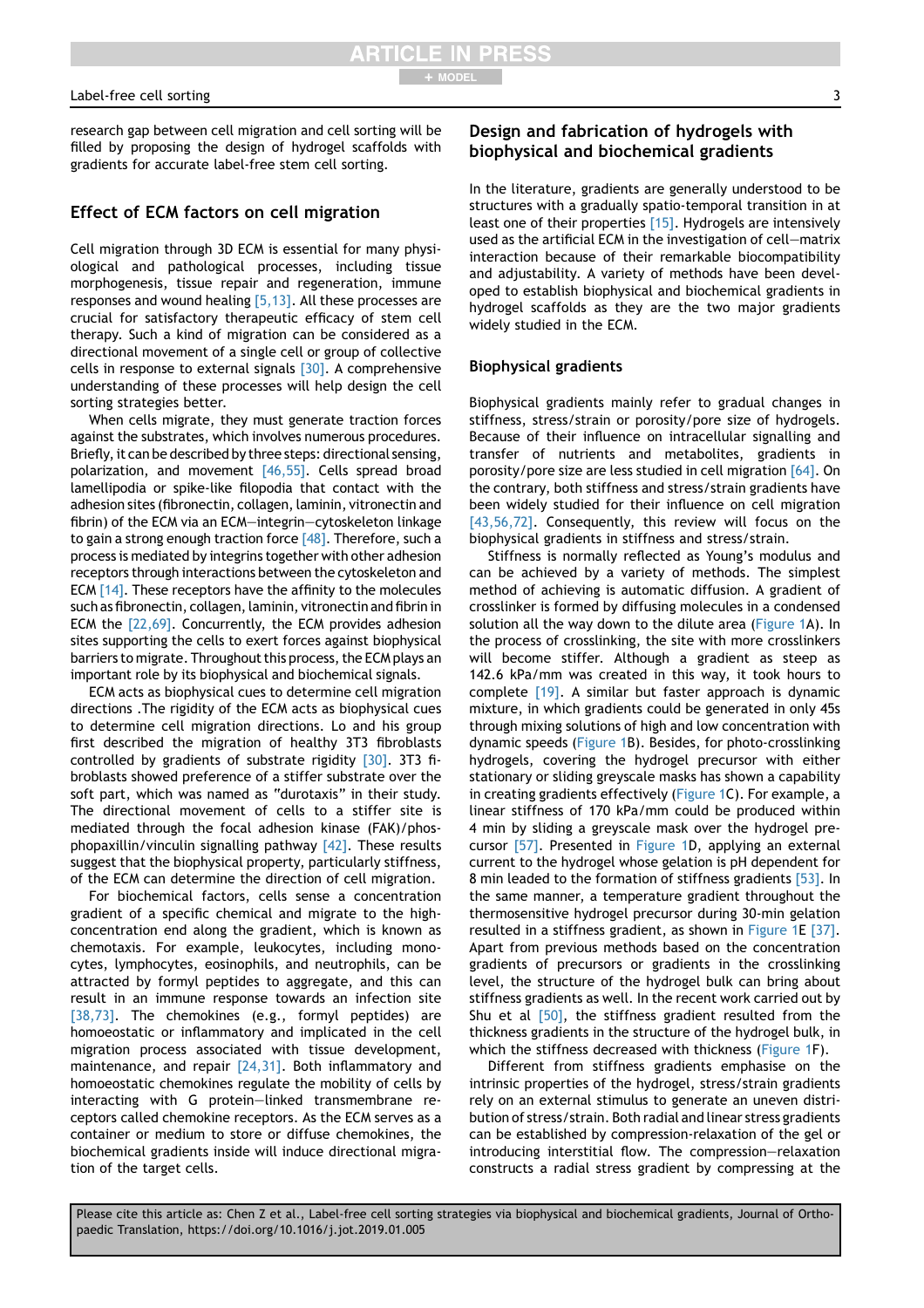4 **A** Z. Chen et al.



Figure 1 (A) Gradients induced by automatic diffusion [19]; (B) Gradients induced by dynamic mixture [34]; (C) Gradients induced by stationary greyscale mask [47]/sliding greyscale mask [57]; (D) Gradients controlled by current [53]; (E) Gradients controlled by temperature gradients [37]; (F) Gradients induced by shape [50]; (G) Gradients induced by compression-relaxation [11]; (H) Gradients induced by interstitial flow. P1 $\neq$ P0 and the stress gradient was applied on the gel (yellow part) [43]. (I) Gradients controlled by microfluidics [6]; (J) Gradients built by 3D printing [7]. VGEF = vascular endothelial growth factor; PEG  $=$  polyethylene glycol; TMSPMA  $=$  3-(Trimethoxysilyl)propyl methacrylate; GelMA  $=$  gelatin methacryloyl. (For interpretation of the references to colour in this figure legend, the reader is referred to the Web version of this article.)

centre of the hydrogel (Figure 1G). The gradient was induced by a variation in the thickness resulted from the compression [11]. On the other hand, the interstitial flow going through the gel (yellow part in Figure 1H) will bring about the stress gradients. The gradient can be more precisely controlled by the interstitial flow from a microfluidic system  $[43]$ . As for the strain gradient, several methods have been proved to be practical, including direct stretching and vacuum sucking [51,63].

#### Biochemical gradients

Growth factors and extracellular proteins are two molecules commonly used in biochemical gradient hydrogels. The biochemical gradient is usually characterized by the concentration of the embedded molecules in hydrogels. Similar to stiffness gradients, automatic diffusion is applicable for creating a desired pattern of concentration distribution [59]. Diffusion normally starts after the hydrogel has gelled. However, sustaining solution supply is necessary to prevent the formation of an equilibrium concentration because the molecules are not immobilised in this way [25]. Biochemical substances can also be immobilised in the gradients generated by dynamic diffusion, microfluidics or 3D printing. For dynamic mixture, molecules are first mixed with hydrogel precursors and are entrapped after hydrogel gelation, retaining the desired gradient pattern [20,28].

Similar to biophysical gradients, dynamic mixture reduces the time cost for fabricating biochemical gradients significantly from hours to minutes compared with automatic diffusion. Similarly, a tree-shaped microfluidics system is also able to mix the target molecule solution into a desired concentration gradient (Figure 1I). The gradient is established right after the solution flows through the channel. The biochemical molecule can be either directly immobilised onto the substrate at the output end or conjugated with the hydrogel precursor [17,29]. However, the concentration of the molecule increases outlet by outlet of the microfluidic device. As a result, gradients produced are more similar to an integration of different concentrated hydrogel strips rather than a scaffold of a continuous gradient. Apart from the aforementioned techniques, 3D printing can also construct a biochemical gradient by extruding different concentrations of the material for each layer as illustrated in Figure 1J [7].

#### Hydrogels with gradients for stem cell sorting

As mentioned previously, both biophysical and biochemical gradients of the ECM have an impact on cell migration, especially in terms of directionality and speed. Although how cells migrate under different patterns of gradients has been exhaustively studied, there are limited studies that apply such features to cell sorting. Published work about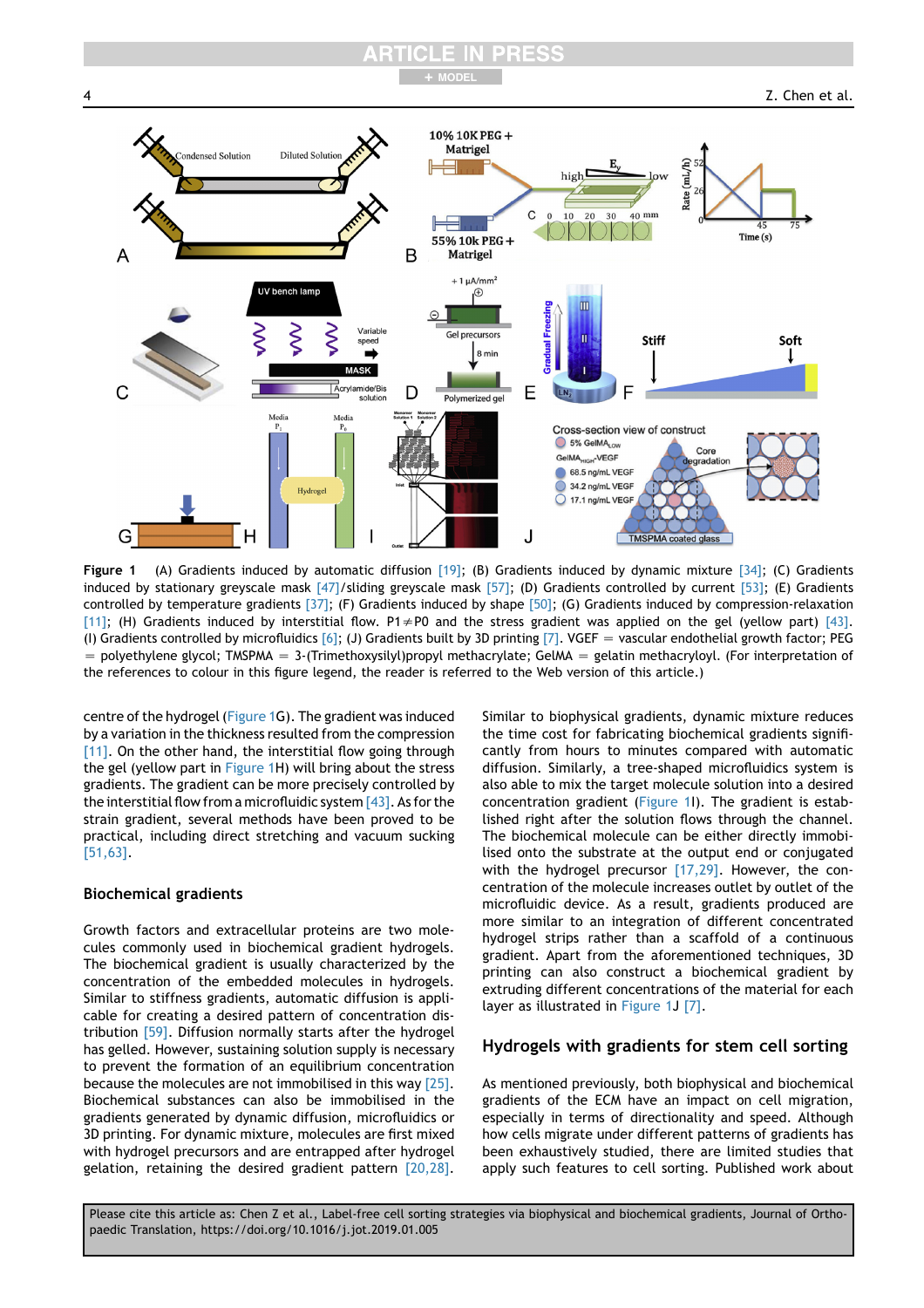#### Label-free cell sorting 5

directional migration under either single or dual gradients has exhibited the possibility and applicability of such an idea. Theoretically, by seeding cells onto/into a hydrogel scaffold with certain gradients, directional migration of target cells will be initiated. While directional migration isolates a particular population of MSCs, targets cells with less stemness tend to lag behind the active MSCs, which leads to the failure of reaching the collection site. Consequently, the label-free cell sorting approach based on cell migration can be attained.

#### Single gradient

The single gradient can be broadly defined as having solely biophysical or biochemical gradients in the hydrogel scaffold. There are plenty of studies focussing on cell migration under single gradients (Table 1). In the field of biochemical gradients, various molecules such as growth factors and chemokines have been used to guide cell migration. Owing to cellular chemotaxis, cells are intended to move towards the side with higher biomolecule concentration. In a platform with epidermal growth factor (EGF) gradients, adipose-derived stem cells migrated to the high EGF concentration were sorted out as higher chemotaxis for EGFs [35]. In this study, the cells were primary cells isolated from rat subcutaneous adipose tissues. The selected stem cells with higher chemotaxis for EGFs are believed to have better stem cell homing to epidermal tissues that enhance the performance of cell therapy. For human bone marrow MSCs, they have chemotaxis towards a variety of tissue growth factors more than EGFs such as platelet-derived growth factor-AB, hepatocyte growth factor, vascular endothelial growth factor and insulin-like growth factor-1 [44]. Through altering the chemoattractant used, different subpopulations of stem cells can be isolated for regenerating the corresponding tissues. It should be noted that the threshold and saturation exist in chemotaxis, which means that only the gradient within a certain range is able to stimulate directional cell migration [67]. Although biochemical gradients allow high-selectivity isolation of subpopulation of active stem cells for different tissues, it is low in efficiency compared with the traditional label-based approach FACS. FACS takes typically  $12-24$  h whereas the directional migration of cells in biochemical gradients was reported to commence on the second day after cell seeding [59].

Stiffness gradients sort cells in a more efficient manner as directional migration of cells was observed within the first 24 h [19,66]. Cells can be sorted based on their tendency to migrate to the environment of optimal stiffness. Nevertheless, because the porosity of a scaffold reduces with the rise in stiffness, biocompatibility of using stiffness gradients solely becomes a problem for a highly stiff scaffold [21]. As a result, it may be difficult to perform further analysis such as screening on sorted cells inside the hydrogel. There is also some evidence showing that stress/ strain gradients could guide cell migration. Breast cancer cells were observed to migrate against the stress gradient generated by interstitial flow when they were in a large group in high density  $[43]$ . However, such behaviour seems to be density related because an opposite result appeared when the cells were in low density. Thus, it may be difficult

to sort the target cell line out when it is in low density. Another crucial drawback of biophysical gradients regarding cell sorting is the selectivity. Durotaxis is common to most kinds of cells. In the existing studies on cell migration under biophysical gradients, cell sources are mainly cell lines. Hence, there is a lack of evidence on proving the possibility and feasibility of cell sorting based on biophysical gradients only. Instead of directly from a heterogeneous population, this method could be more effective for isolating stem cells with high-stemness from a homogeneous population.

Taken together, neither biochemical nor biophysical gradient methods can purify stem cells effectively on their own. Although biochemical gradients may have high selectivity in isolating cells, they are time-consuming. Although biophysical gradients require less time, they do not have high selectivity because durotaxis is common to most kinds of cells. Therefore, the combination of biochemical and biophysical gradients as dual gradients could be a better solution.

#### Dual gradients

Dual gradients can be described as embedding both biophysical and biochemical gradients into one hydrogel scaffold at the same time. The reason for the combination of the two factors is that both of them play an essential role in modulating stem cell migration  $[21]$ . The gradient of chemoattractants is responsible for isolating a specific subpopulation of stem cells. On top of its selectivity, it is found to be more predominant in directing cell migration in a dual gradient system [18]. This is because chemotaxis is more predominant in directing cell migration as observed by Hale et al [18]. In that study, the direction of the biochemical (i.e., matrix protein) gradient was opposite to that of the biophysical gradient (i.e., stiffness). As the biochemical gradient increased, cells migrated to the site with high protein concentration, even though it was softer, following the biochemical gradient but opposing the biophysical gradient. In consequence, it is reasonable to sort out a certain cell type using the corresponding chemoattractants. As for the stiffness gradient, it is mainly for distinguishing cells with various motilities. The stiffness of the matrix is primarily regulating cell migration speed as it directly affects the spreading area of cells [39]. In the meantime, the migration speed of senescent stem cells in vitro is three times as slow as the normal stem cells  $[2]$ . The senescent stem cells are hence eliminated as they will lag behind the active stem cells in their migration on the scaffold with the stiffness gradient.

Several studies have claimed the success of creating dual gradients [23,45,58,61]. To the best of our knowledge, most of the current studies on dual gradients used the photomask method to establish the biochemical and biophysical gradients. Because the two individual gradients are formed by light exposure, it is essential to prevent interference between the gradients. In the work carried out by Rape et al [45], two lights of distinct wavelength were used to stimulate the formation of two individual gradients (Figure 2A). Another solution proposed in the work by carried out by Tong et al  $[58]$  was to add the precursor of the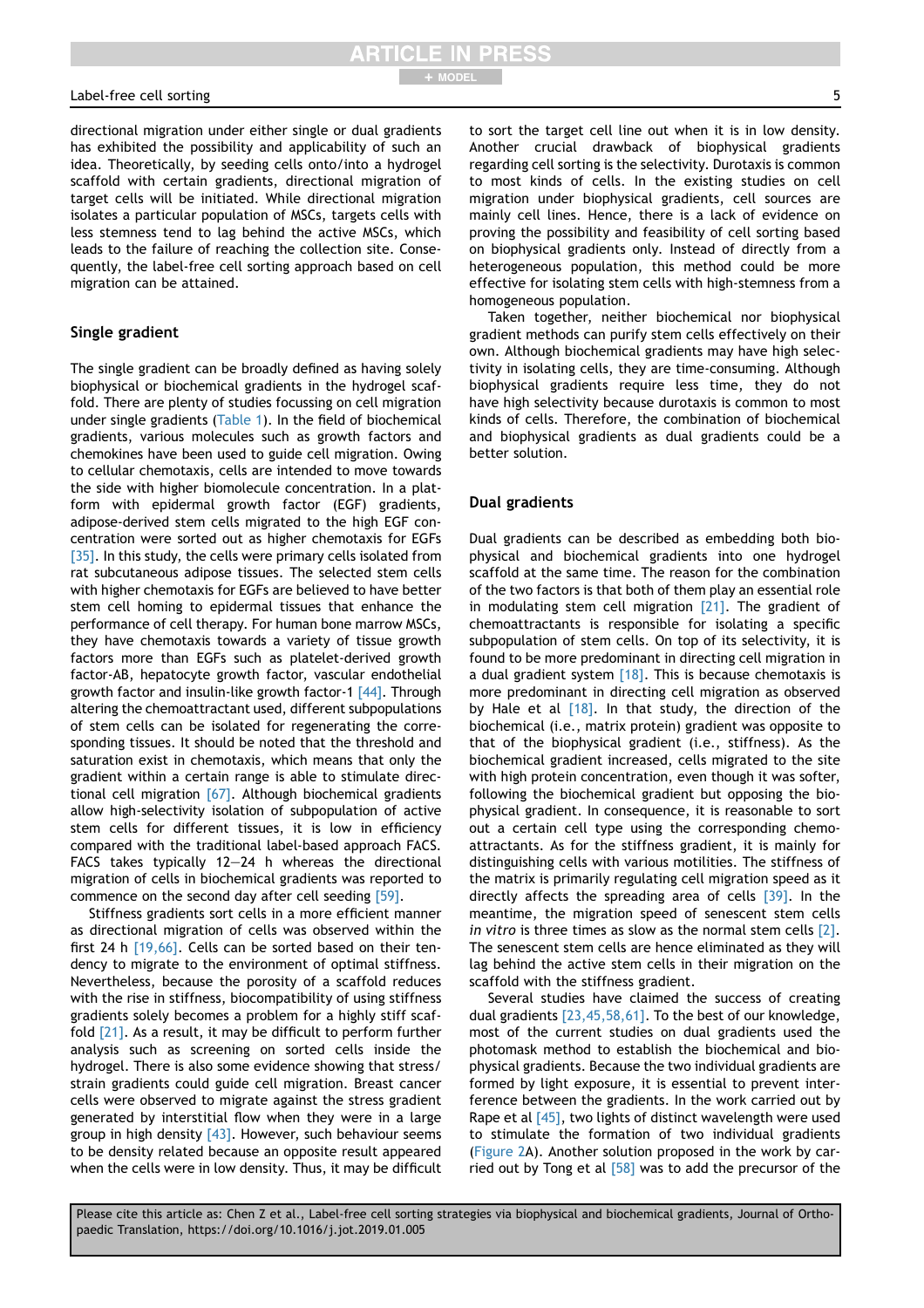| Table 1                         | Migration behavioural analyses using gradients.                                          |                                                                                                                                                                                                |                                                         |                                                                                                                                                                  |                                                                                                                                                      |
|---------------------------------|------------------------------------------------------------------------------------------|------------------------------------------------------------------------------------------------------------------------------------------------------------------------------------------------|---------------------------------------------------------|------------------------------------------------------------------------------------------------------------------------------------------------------------------|------------------------------------------------------------------------------------------------------------------------------------------------------|
| Reference                       | Journal                                                                                  | Gradient patter                                                                                                                                                                                | Cell sources                                            | Selectivity                                                                                                                                                      | Efficiency                                                                                                                                           |
| Biochemical gradients<br>$[17]$ | Langmuir                                                                                 | of laminin at 10/<br>15/18/34 pg/dm <sup>2</sup> . um<br>Surface gradient                                                                                                                      | Cell line of rat small intestine<br>epithelial cell     | Over 60% cells migrated<br>towards the higher<br>concentrated area.                                                                                              | Cells migrated at a velocity of<br>$8 - 12 \mu m/h$ .                                                                                                |
| $[65]$                          | Science                                                                                  | interstitial CCL21 from 1 to 0.4<br>Relative concentration of<br>over 100 µm                                                                                                                   | Mature dendritic cells derived<br>from mice bone marrow | $\frac{1}{2}$                                                                                                                                                    | The velocity reduced with the<br>Cells migrated at a velocity of<br>increase in chemokines.<br>$60 - 120$ $\mu$ m/h;                                 |
| [67]                            | <b>Small</b>                                                                             | of CXCL12 at<br>Linear gradient<br>44 ng/mL·mm                                                                                                                                                 | Cell line of neural stem cell                           | بر<br>خ                                                                                                                                                          | Cells migrated at a velocity<br>around 51 µm/h.                                                                                                      |
| $[35]$                          | RSC Advances                                                                             | $57$ ng/mL $\cdot$ mm<br>Linear gradient of epidermal<br>growth factor at                                                                                                                      | Primary stem cell derived<br>from adipose tissues       | 83% cells migrated towards<br>the biochemical gradients.                                                                                                         | extraction target region after<br>Significant cell migration to<br>24h                                                                               |
| Biophysical gradients<br>$[59]$ | Scientific Reports                                                                       | Epidermal growth factor (0<br>$-50$ ng/mL)                                                                                                                                                     | Cell line of breast cancer cells                        | $rac{1}{2}$                                                                                                                                                      | Cells migrated at a velocity<br>around 9.6 µm/h.                                                                                                     |
| [30]                            | <b>Biophysical Journal</b>                                                               | Stiffness gradient from 140 to<br>300 kdyn/cm <sup>2</sup>                                                                                                                                     | Cell line of fibroblasts                                | $\frac{1}{2}$                                                                                                                                                    | 32.4 µm/h with increase in<br>increased from 26.4 to<br>Cell migration velocity<br>stiffness.                                                        |
| $[36]$                          | Acta Biomaterialia                                                                       | Linear stiffness gradient at<br>2 kPa/mm                                                                                                                                                       | Cell Line of Macrophages                                | Most of cells located to stiffer areas after 48 h.                                                                                                               |                                                                                                                                                      |
| $[43]$                          | Sciences of the United<br>National Academy of<br>Proceedings of the<br>States of America | Stress gradient caused by<br>interstitial flow                                                                                                                                                 | Cell line of breast cancer cells                        | the flow (flow rate: 0.3 µm/s);<br>47% of cells migrated against<br>24% of cells migrated against<br>the flow (flow rate: 3 µm/s).                               | Cells migrated at a velocity<br>around 6 µm/h.                                                                                                       |
| $[62]$                          | Biotechnology Journal                                                                    | of 1 Pa/µm; pathological gradient<br>of 10 Pa/µm; and step gradient of<br>Stiffness (physiological gradient<br>100 $Pa/\mu m$ )                                                                | Cell line of mesenchymal<br>stem cells                  | $rac{1}{2}$                                                                                                                                                      | $3.0 \pm 0.7$ µm/h; pathological<br>Physiological gradients:<br>18.0 $\pm$ 0.7 $\mu$ m/h.<br>$6.2 \pm 0.6 \mu m/h;$<br>Step gradients:<br>gradients: |
| Dual gradients<br>[19]          | Sciences of the United<br>National Academy of<br>Proceedings of the<br>States of America | Linear stiffness gradient at<br>72 kPa/mm                                                                                                                                                      | Cell line of vascular smooth<br>muscle cells            | $\frac{1}{2}$                                                                                                                                                    | Cells migrated at a velocity<br>around 14 µm/h.                                                                                                      |
| $[23]$                          | ACS Biomaterials Science<br>& Engineering                                                | Step surface gradient of collagen<br>3.5 molecule<br>(2) 23.9 to 3.5 molecule/ $\mu$ m <sup>2</sup><br>Step stiffness gradient from<br>46.7 kPa to 126.7 kPa;<br>from (1) 12.7 to<br>$\mu m^2$ | Cell line of fibroblasts                                | (1) 62% of cells migrated to<br>(2) 73% of cells migrated to<br>soft but high collagen<br>soft but high collagen<br>concentration areas;<br>concentration areas. | velocity around 11.10 um/h;<br>velocity around 8.54 µm/h.<br>(1) Cells migrated at a<br>(2) Cells migrated at a                                      |
|                                 |                                                                                          | N.A.: The study was conducted on a single-cell level. Hence, the data for selectivity are not applicable.                                                                                      |                                                         |                                                                                                                                                                  |                                                                                                                                                      |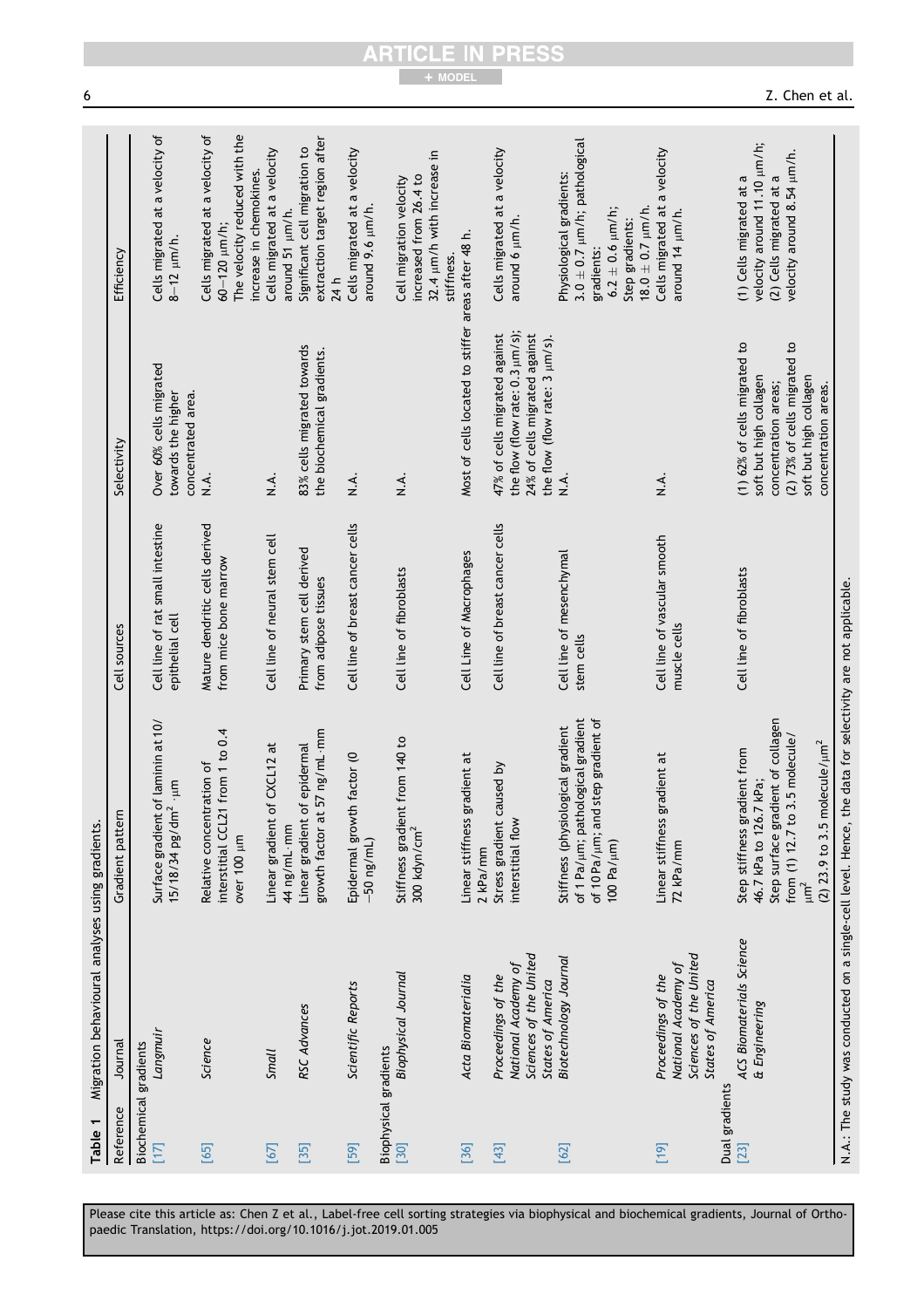

Figure 2 (A) Two Distinct stimulating light to generate dual gradients [45] (B) Overlaying the second gradient on the first gradient. SMCC = sulfo-sulfosuccinimidyl 4-(N-maleimidomethyl)cyclohexane-1-carboxylate; DTT = dithiothreitol; NVP = Nvinylpyrrolidone.

second gradient after the gelation of the first gradient (Figure 2B). Although the present studies can generate a well-defined dual gradient hydrogel, the photo-crosslinking method limits its available materials. Especially, most of the biochemical molecules are not photosensitive. Such a method is further constrained as it requires the selection of crosslinkers with two distinctive initiating wavelengths to prevent interference.

To address the aforementioned problems of making welldefined dual gradients, a combination of photomask and diffusion is suggested. A photomask is advanced in generating gradients in a customized pattern. In the meantime, automatic diffusion is the simplest method for the establishment of gradients applicable for almost all materials. The stiffness gradient can be created by a linear greyscale mask, whose greyscale decreases from one side to the other. Consequently, the hydrogel scaffolds will contain linear gradients of both biochemistry and biophysics. As shown in Figure 3, the chemoattractant for the target stem cells is pumping from one end of the hydrogel chip, establishing a biochemical gradient. For example, insulinlike growth factor-1 can be constructed for isolating active MSCs for orthopaedic surgery, which is a chemoattractant for MSCs and an essential hormone in bone growth. Only the target stem cells with the complementary receptor will migrate along the biochemical gradient. Because there is a stiffness gradient, senescent stem cells with less motility are likely to stop midway. As a result, only the active target cells are able to migrate across the stiffness gradients, reaching the end with the highest



Figure 3 Design of the dual gradients hydrogel scaffold.

concentration of the chemoattractant. Because the cells are isolated by their own migration, it is reasonable to believe that these cells are still active and suitable for follow-up applications. Similar to what has been discussed by Natarajan et al., this kind of cells selected by migration would have a better therapeutic efficacy [35]. Such a design is believed to be capable of sorting out the target cells while eliminating the senescent subjects.

Compared with other existing methods, the proposed method has a better performance in selectivity, cost and efficiency. Taking advantages of intrinsic chemotaxis, the proposed method eliminates the labour-intensive process of labelling multiple biomarkers required in FACS. Because cells are passively sorted by the machine after labelling in FACS, dead but labelled cells can be mistaken as target cells. In addition, the adhesion test is still required after FACS on stem cells. In contrast to that, the proposed approach relies on the active and directional migration of cells on a hydrogel scaffold, and it owns better selectivity over FACS and waives the need for the adhesion test. Moreover, the cost is significantly reduced as only a constant supply of chemoattractants is needed to operate this device, whereas a bulky machine and numbers of antibodies are needed for FACS. According to the published work, the hydrogel scaffold with dual gradients could be fabricated within an hour. Meanwhile, the time for cell migration is expected to be around  $10-24$  h because the cell migration velocity is around tens of micrometre per hour. With the improvement in selectivity and similar operation time, the overall efficiency is increased. As for label-free methods based on biophysical properties of cells such as size, the precise selection of chemoattractant for this dual gradient method is able to isolate sub-population cells with higher selectivity. In short, the novel mechanism of the proposed method opens up a cost-effective and accurate isolation approach for MSCs to improve the therapeutic efficacy of cytotherapy.

#### Conclusion

Isolating target stem cells from a heterogeneous mixture is a vital step in stem cell therapy. As the biochemical and biophysical gradients from the ECM have an effect on cell migration in terms of directionality and speed, they can be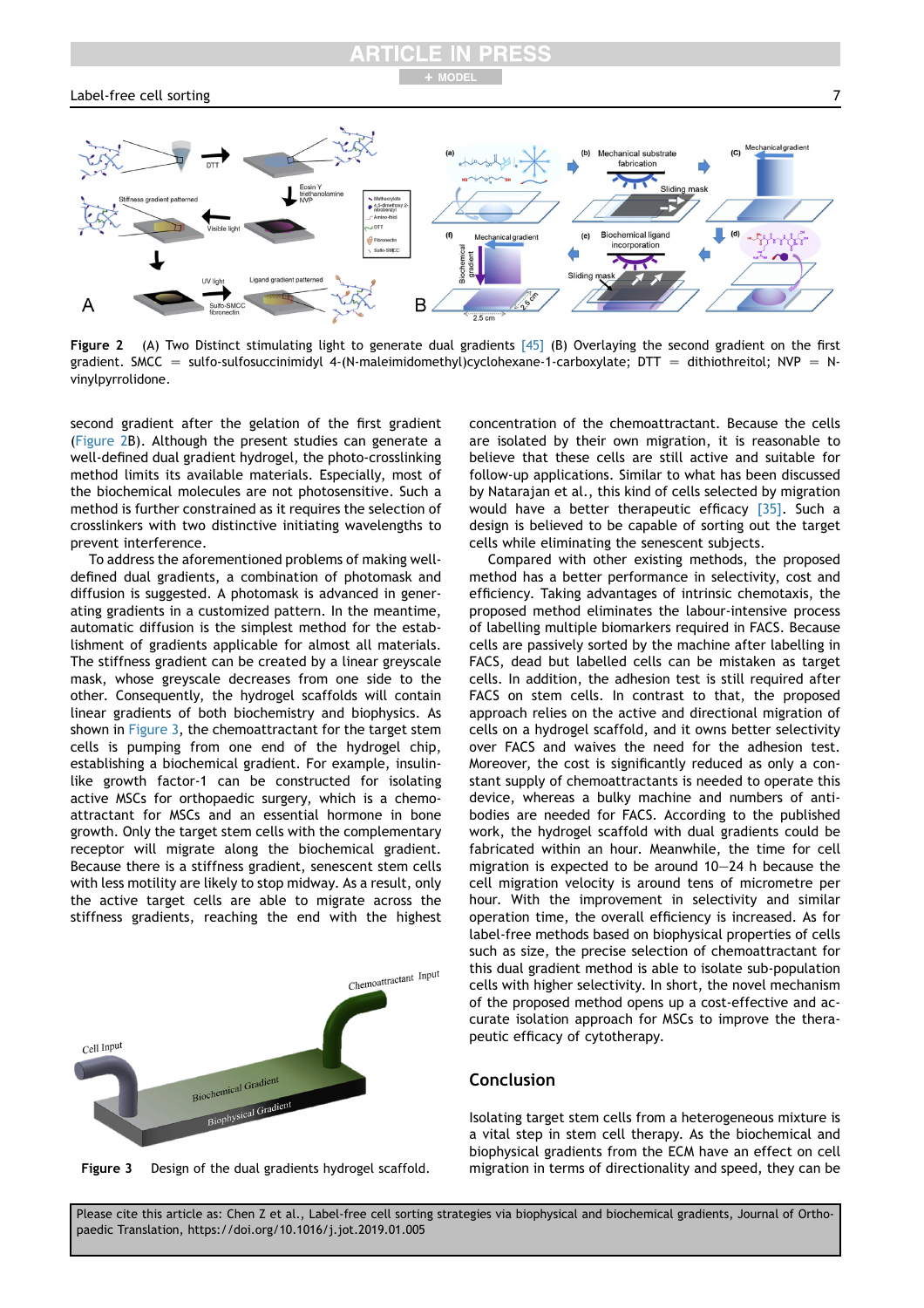#### RTICLE IN I **PRESS**

applied for label-free cell sorting. With the development of gradients fabrication, biochemical and biophysical gradient of different patterns can be created solely or dually. Therefore, hydrogels with gradients in the ECM provide a promising strategy for effective cell sorting. A well-defined dual gradient hydrogel chip including stiffness and biochemical molecules is believed to sort out desired and active population of cells without labelling. Such design is potential to be applied to sort out active MSCs and contributes to the improvement of their application in therapy.

#### Conflicts of interest

None.

#### Acknowledgements

The authors would like to thank Y. Y. Kwan for the assistance in language editing. This research was supported by Research Grants Council Early Career Scheme by University Grants Committee (PolyU 251008/18M).

#### References

- [1] Barry F, Murphy M. Mesenchymal stem cells in joint disease and repair. Nat Rev Rheumatol 2013;9:584-94.
- [2] Bertolo A, Gemperli A, Gruber M, Gantenbein B, Baur M, Pötzel T, Stoyanov J. In vitro cell motility as a potential mesenchymal stem cell marker for multipotency. Stem cell Transl Med 2015:4:84-90.
- [3] Bhagat AAS, Bow H, Hou HW, Tan SJ, Han J, Lim CT. Microfluidics for cell separation. Med Biol Eng Comput 2010;48: 999-1014.
- [4] Bianco P, Cao X, Frenette PS, Mao JJ, Robey PG, Simmons PJ, Wang C-Y. The meaning, the sense and the significance: translating the science of mesenchymal stem cells into medicine. Nat Med 2013;19:35.
- [5] Brooks PC, Strömblad S, Sanders LC, Von schalscha TL, Aimes RT, Stetler-Stevenson WG, Quigley JP, Cheresh DA. Localization of matrix metalloproteinase MMP-2 to the surface of invasive cells by interaction with integrin  $\alpha v\beta 3$ . Cell 1996;  $85.683 - 93$
- [6] Burdick JA, Khademhosseini A, Langer R. Fabrication of gradient hydrogels using a microfluidics/photopolymerization process. Langmuir 2004;20:5153-6.
- [7] Byambaa B, Annabi N, Yue K, Trujillo-DE Santiago G, Alvarez MM, Jia WT, Kazemzadeh-Narbat M, Shin SR, Tamayol A, Khademhosseini A. Bioprinted osteogenic and vasculogenic patterns for engineering 3D bone tissue. Adv Healthc Mater 2017;6.
- [8] Caplan AI. Mesenchymal stem cells. J Orthop Res 1991;9:  $641 - 50$ .
- [9] Carlos Sepúlveda J, Tomé M, Eugenia Fernández M, Delgado M, Campisi J, Bernad A, González MA. Cell senescence abrogates the therapeutic potential of human mesenchymal stem cells in the lethal endotoxemia model. Stem cells 2014;32:1865-77.
- [10] Choumerianou DM, Martimianaki G, Stiakaki E, Kalmanti L, Kalmanti M, Dimitriou H. Comparative study of stemness characteristics of mesenchymal cells from bone marrow of children and adults. Cytotherapy  $2010;12:881-7$ .
- [11] Dolan GK, Yakubov GE, Bonilla MR, Lopez-Sanchezb P, Stokes JR. Friction, lubrication, and in situ mechanics of poroelastic cellulose hydrogels. Soft Matter 2017;13:  $3592 - 601$
- [12] Elbuluk A, Einhorn TA, Iorio R. A comprehensive review of stem-cell therapy. JBJS Rev 2017;5.
- [13] Friedl P, Hegerfeldt Y, Tusch M. Collective cell migration in morphogenesis and cancer. Int J Dev Biol 2009;10:445.
- [14] Geiger B, Yamada KM. Molecular architecture and function of matrix adhesions. Cold Spring Harb Perspect Biol 2011;3:a005033.
- [15] Genzer J, Bhat RR. Surface-bound soft matter gradients. Langmuir 2008:24:2294-317.
- [16] Gronthos S, Franklin DM, Leddy HA, Robey PG, Storms RW, Gimble JM. Surface protein characterization of human adipose tissue-derived stromal cells. J Cell Physiol  $2001:189:54-63$ .
- [17] Gunawan RC, Silvestre J, Gaskins HR, Kenis PJ, Leckband DE. Cell migration and polarity on microfabricated gradients of extracellular matrix proteins. Langmuir 2006;22:4250-8.
- [18] Hale N, Yang Y, Rajagopalan P. Cell migration at the interface of a dual chemical-mechanical gradient. ACS Appl Mater Interfaces 2010;2:2317-24.
- [19] Hartman CD, Isenberg BC, Chua SG, WONG JY. Vascular smooth muscle cell durotaxis depends on extracellular matrix composition. Proc Natl Acad Sci U S A  $2016:113:11190 - 5$ .
- [20] Hill MC, Nguyen MK, Jeon O, Alsberg E. Spatial control of cell gene expression by siRNA gradients in biodegradable hydrogels. Adv Healthc Mater 2015:4:714-22.
- [21] Huang NF, Li S. Regulation of the matrix microenvironment for stem cell engineering and regenerative medicine. Ann Biomed Eng 2011:39:1201-14.
- [22] Hynes RO, Naba A. Overview of the matrisome-an inventory of extracellular matrix constituents and functions. Cold Spring Harb Perspect Biol 2012;4:a004903.
- [23] Jain G, Ford AJ, Rajagopalan P. Opposing rigidity-protein gradients reverse fibroblast durotaxis. ACS Biomater Sci Eng  $2015:1:621-31.$
- [24] Le Y, Zhou Y, Iribarren P, Wang J. Chemokines and chemokine receptors: their manifold roles in homeostasis and disease. Cell Mol Immunol 2004;1:95-104.
- [25] Lee KH, Lee KH, Lee J, Choi H, Lee D, Park Y, Lee SH. Integration of microfluidic chip with biomimetic hydrogel for 3D controlling and monitoring of cell alignment and migration. J Biomed Mater Res 2014a; 102: 1164-72.
- [26] Lee LM, Rosano JM, Wang Y, Klarmann G, Garson CJ, Prabhakarpandian B, Pant K, Alvarez LM, LAI E. Label-free mesenchymal stem cells enrichment from bone marrow samples by inertial microfluidics. Analyt Methods 2018;10(7).
- [27] Lee WC, Shi H, Poon Z, Nyan LM, Kaushik T, Shivashankar G, Chan JK, Lim CT, Han J, Van Vliet KJ. Multivariate biophysical markers predictive of mesenchymal stromal cell multipotency. Proc Natl Acad Sci Unit States Am 2014b;111:E4409-18.
- [28] Lim HJ, Mosley MC, Kurosu Y, Smith Callahan LA. Concentration dependent survival and neural differentiation of murine embryonic stem cells cultured on polyethylene glycol dimethacrylate hydrogels possessing a continuous concentration gradient of n-cadherin derived peptide His-Ala-Val-Asp-Lle. Acta Biomater 2017:56:153-60.
- [29] Liu ZB, Xiao LD, Xu BJ, Zhang Y, Mak AFT, Li Y, Man WY, Yang M. Covalently immobilized biomolecule gradient on hydrogel surface using a gradient generating microfluidic device for a quantitative mesenchymal stem cell study. Biomicrofluidics 2012;6.
- [30] Lo CM, Wang HB, Dembo M, Wang YL. Cell movement is guided by the rigidity of the substrate. Biophys J  $2000;79:144-52$ .
- [31] Luther SA, Bidgol A, Hargreaves DC, Schmidt A, Xu Y, Paniyadi J, Matloubian M, Cyster JG. Differing activities of homeostatic chemokines CCL19, CCL21, and CXCL12 in lymphocyte and dendritic cell recruitment and lymphoid neogenesis. J Immunol 2002;169:424-33.
- [32] Mcintyre JA, Jones IA, Han B, Vangsness JR CT. Intra-articular mesenchymal stem cell therapy for the human joint: a systematic review. Am J Sports Med 2017. 0363546517735844.